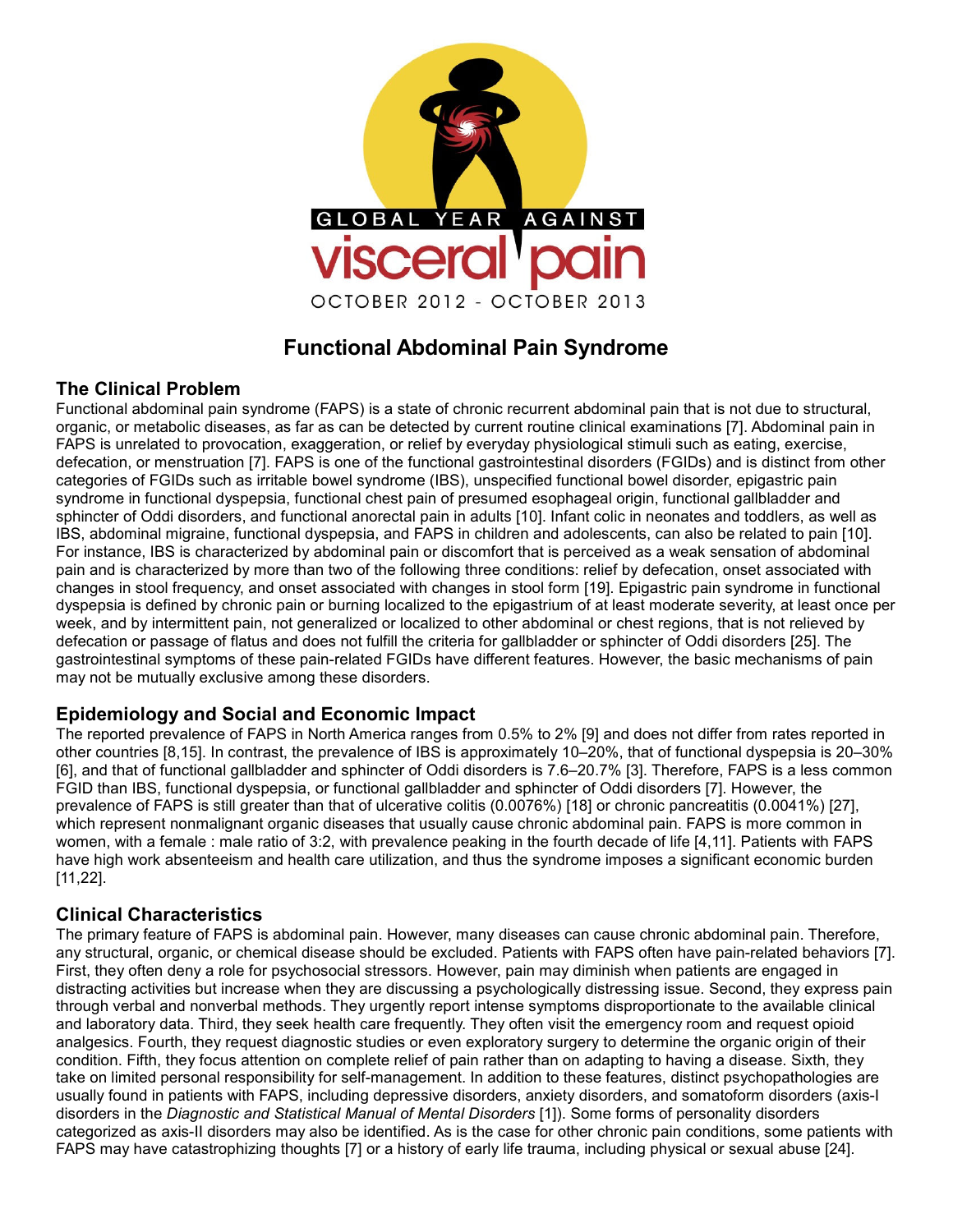### **Pathophysiology**

The precise etiology and pathophysiology of FAPS are poorly understood. However, brain-gut interactions play a crucial role in most of the pain-related FGIDs, especially IBS [14,20,21]. Among IBS patients, a subgroup with severe symptoms have a pathophysiological similarity to patients with FAPS [24]. Physiologically, signals originating from the gastrointestinal tract are conducted to the brain via visceral afferent pathways, which are mainly classified into parasympathetic afferent and sympathetic afferent fibers [14,21]. Parasympathetic afferent fibers within the vagus nerve end at the nucleus of the solitary tract, which also sends signals to the various corticolimbic structures [20]. Sympathetic afferent fibers converge into the dorsal root ganglia and are connected to secondary sensory neurons in lamina I of the dorsal horn of the spinal cord. This visceral afferent signal ascends to the spinothalamic tract and relays the stimuli to the thalamus. The signal then spreads to the insula, cingulate cortex, and the other structures of the pain neuromatrix. The lamina I neurons also send signals to the limbic system and paralimbic sensorimotor cortex (including the amygdala and hypothalamus) via the parabrachial nucleus [14]. Therefore, visceral pain signals are directly related to homeostatic regulation, which is mediated by corticotropin-releasing hormone (CRH) [13]. For instance, activation of the CRH-expressing neurons in the paraventricular nucleus of the hypothalamus stimulates colonic motility via sacral parasympathetic outflow [13]. Unlike in IBS, there are no brain-imaging studies of FAPS. However, the fact that abdominal pain in FAPS is unrelated to physiological events strongly suggests sensitization or associative learning of the pain-related area of the brain rather than peripheral sensitization. In fact, FAPS patients have hyposensitivity to non-noxious physiological rectal distension by barostat [23]. Descending pain modulation systems (opioidergic and noradrenergic pathways) originate in distinct brainstem regions and are activated automatically in a reflex-like fashion in response to a noxious stimulus [7]. Tonic descending pain modulation systems originate from serotonergic nuclei in the brainstem and play a role in the central control of baseline spinal cord excitability [7]. Together with descending pain modulation systems of the periaqueductal gray, cortical networks on pain modulation circuits (including the insula, amygdala, anterior cingulate cortex, orbitofrontal cortex, medial and dorsolateral prefrontal cortex, and parietal cortex) are suggested to be involved in the pathophysiology of FAPS. In patients with chronic back pain, a decreased volume of gray matter of the whole brain was related to pain duration, and the decrease was prominent in the bilateral dorsolateral prefrontal cortex [2]. A strong negative correlation was identified between the thickness of the right dorsolateral prefrontal cortex and ratings on a pain catastrophizing scale in IBS patients [5]. Thus, functional and structural changes in the brain may underlie the pathophysiology of FAPS.

### **Diagnostic Evaluation**

The present diagnosis of FAPS is based on the Rome III criteria [10]. Diagnostic criteria for FAPS must include all of the following: (a) continuous or nearly continuous abdominal pain, (b) no or only an occasional relationship of pain with physiological events (e.g., eating, defecation, or menses), (c) some loss of daily functioning, (d) an indication that the pain is not feigned (e.g., malingering), (e) insufficient symptoms to meet criteria for another FGID that would explain the pain, and (f) criteria fulfilled for the last 3 months with symptom onset at least 6 months prior to diagnosis [7]. Moreover, any structural, organic, or chemical diseases should be excluded. Differential diagnosis should include malignant neoplasm of the gastrointestinal tract, biliary tract, pancreas, and liver; ulcerative colitis; Crohn's disease; peptic ulcer; ulcer of the small intestine; stenosis of the gastrointestinal tract; colonic diverticulitis; ischemic colitis; cholelithiasis; cholangitis; cholecystitis; pancreatitis; chronic intestinal pseudo-obstruction; megacolon; colonic inertia; food allergy; allergic or eosinophilic gastroenteritis; parasites; arteriosclerosis in the abdomen; aortic aneurysm; peritonitis; Fitz-Hugh-Curtis syndrome; Henoch-Schoenlein purpura; porphyria; endocrine, metabolic, or hematological diseases; collagen diseases; abdominal wall pain; gynecological and urological diseases; and so on. A precise medical interview and careful physical examination can greatly contribute to an accurate diagnosis, but urinalysis, fecal examination, complete blood count, blood chemistry, abdominal ultrasonography, and plain X-ray film of the abdomen are routinely examined. Uppergastrointestinal endoscopy, an upper-gastrointestinal series, colonoscopy, barium enema, capsule endoscopy, smallintestinal endoscopy, barium fluoroscopy of the small intestine, abdominal computed tomography, abdominal magnetic resonance imaging, endoscopic retrograde cholangiopancreatography, abdominal angiography, and gastrointestinal manometry and/or barostat may also be examined, depending on the clinical situation.

# **Treatment**

A cure is not possible, so in caring for patients with FAPS, the aims of treatment are to reduce suffering and improve the quality of life [24]. Treatment relies on a biopsychosocial approach with a therapeutic patient-physician partnership at its base [10]. Pharmacotherapy for FAPS is centered on antidepressants [7,24]. Tricyclic antidepressants (amitriptyline, imipramine, or desipramine), tetracyclic antidepressants (mianserin), selective serotonin reuptake inhibitors (fluoxetine, paroxetine, fluvoxamine, sertraline, or escitalopram), serotonin-norepinephrine reuptake inhibitors (duloxetine, milnacipran, or venlafaxine), and a noradrenergic and specific serotonergic antidepressant (mirtazapine) are used on the basis of our understanding of the neurotransmission of visceral pain [7,24]. Antipsychotics (e.g., quetiapine) are sometimes prescribed [24]. Antidepressants suppress the activities of the pain matrix, facilitate descending pain modulation systems, and possibly help neurogenesis via brain-derived neurotrophic factor [7,24]. In a systematic review in children and adolescents with pain-related FGIDs, however, 59% of participants reported feeling better in the amitriptyline group compared with 53% in the placebo group (relative risk: 1.12; 95% confidence interval: 0.77 to 1.63), which was not a significant difference [17]. Psychotherapy is a reasonable approach for FAPS patients [7,24]. Especially in children with